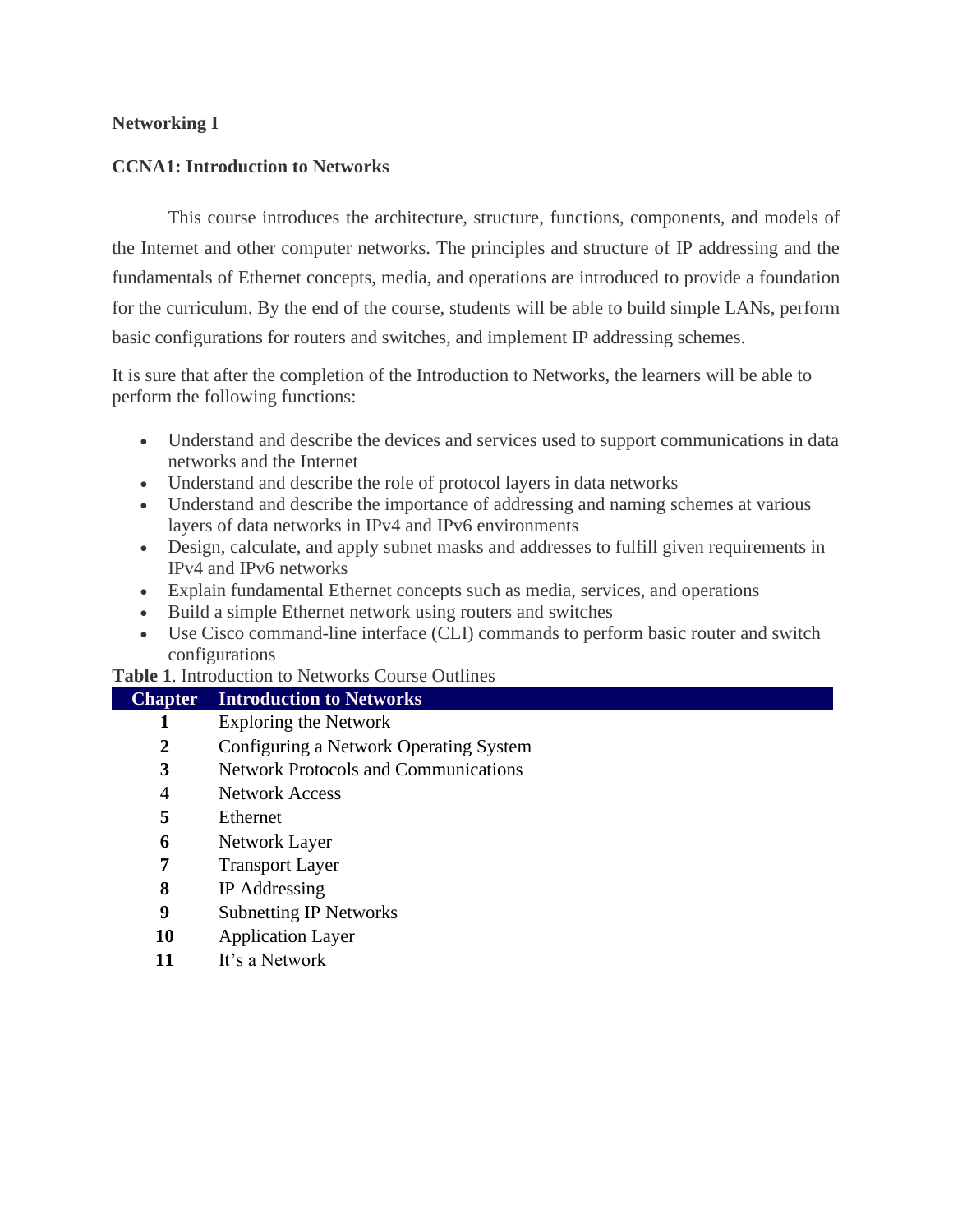# **CCNA2: Routing and Switching Essentials**

This course describes the architecture, components, and operations of routers and switches in a small network. Students learn how to configure a router and a switch for basic functionality. By the end of this course, students will be able to configure and troubleshoot routers and switches and resolve common issues with RIPv1, RIPv2, single-area and multi-area OSPF, virtual LANs, and inter-VLAN routing.

With the completion of the Routing and Switching Essentials course , the learners will be able to perform the following functions:

- Understand and describe basic switching concepts and the operation of Cisco switches
- Understand and describe the purpose, nature, and operations of a router, routing tables, and the route lookup process
- Understand and describe how VLANs create logically separate networks and how routing occurs between them
- Understand and describe dynamic routing protocols, distance vector routing protocols, and link-state routing protocols
- Configure and troubleshoot an Open Shortest Path First (OSPF) network
- Understand, configure, and troubleshoot access control lists (ACLs)
- Understand, configure, and troubleshoot Dynamic Host Configuration Protocol (DHCP) for IPv4 and IPv6 networks
- Understand, configure, and troubleshoot Network Address Translation (NAT) operations

**Table 2**. Routing and Switching Essentials Course Outlines

| <b>Chapter</b> | <b>Routing and Switching Essentials</b>     |
|----------------|---------------------------------------------|
|                | <b>Introduction to Switched Networks</b>    |
| 2              | Basic Switching Concepts and Configuration  |
| 3              | <b>VLANs</b>                                |
| $\overline{4}$ | <b>Routing Concepts</b>                     |
| 5              | Inter-VLAN Routing                          |
| 6              | <b>Static Routing</b>                       |
| 7              | <b>Routing Dynamically</b>                  |
| 8              | Single-Area OSPF                            |
| 9              | <b>Access Control Lists</b>                 |
| 10             | <b>DHCP</b>                                 |
| 11             | <b>Network Address Translation for IPv4</b> |
|                |                                             |

For the first semester exam there will be integration of multiple choices, network theory and the network configuration.